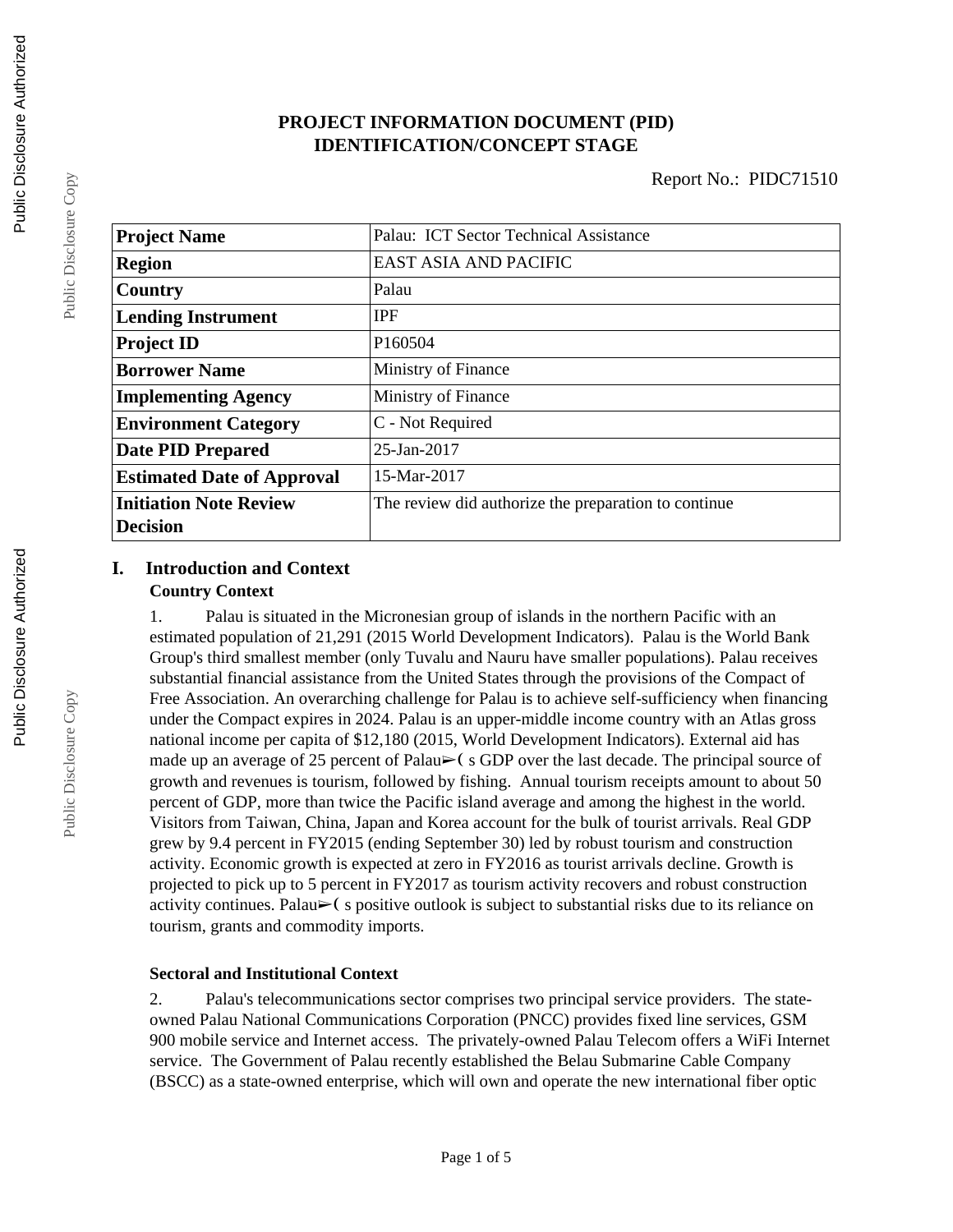submarine cable system that is being installed to link Palau to the global Internet. Until the fiber optic cable is ready for service, Palau will continue to rely on O3B satellite technology for international connectivity. The high cost and limited availability of international bandwidth has been a major constraint on the development of the sector.

3. The Government is undertaking reforms to its ICT sector to deliver better quality services, improve access and lower prices. Existing operators and new private sector entrants are expected to help grow the market and maximize the benefits of the new submarine cable system. The World Bank Technical Assistance Project (P132686) mobilized US\$0.6 million from the Pacific Region Infrastructure Facility (PRIF) and provided initial assistance focused on: (a) structuring and transactional arrangements for the proposed cable system and the formation of the BSCC; and (b) the preparation of new ICT sector legislation and subordinate regulatory framework. This grant has been fully exhausted and all outputs achieved. The BSCC was established by the Belau Submarine Cable Corporation Act and signed into law by the President of Palau on September 21, 2015. A draft suite of legislative and regulatory instruments has been prepared and is under review by the Government.

#### **Relationship to CAS/CPS/CPF**

4. Palau does not have a stand-alone CPF however a Regional Partnership Framework covering nine pacific island countries including Palau is being developed. The RPF will draw on the World Bank Group's Systemic Country Diagnostic, Kiribati, Marshall Islands, Micronesia, Palau, Samoa, Tonga, Tuvalu, Vanuatu (February, 2016, Report No. 102803-EAP). The SCD identified the need to strengthen governance and the business environment as an enabler to support the development opportunities of Palau, which includes the need to maintain and develop economic infrastructure. The activity will provide technical assistance for reforms to Palau's ICT sector to promote improved delivery of quality services, improve access to services, and lower prices by promoting a competitive market and private sector participation. Existing operators and new entrants are expected to help grow Palau's telecommunications market. These objectives support the SCD's three pathways: (i) to exploit the limited economic opportunities; (ii) to foster access to economic opportunity; and (iii) to protect services for the poor.

## **II. Project Development Objective(s)**

#### **Proposed Development Objective(s)**

5. The activity's development objective is to reduce the cost and increase the availability of ICT services in Palau.

#### **Key Results**

6. The key results are to:

(a) Provide technical assistance to strengthen PNCC's capacity to operate effectively in a competitive market.

(b) Analyze options to optimize the ownership, governance and operational arrangements of PNCC and BSCC, and to facilitate private sector investment in the ICT sector.

(c) Analyze additional ICT infrastructure needs and possible financing to use the international submarine cable more effectively, and promote sector growth and development.

## **III. Preliminary Description**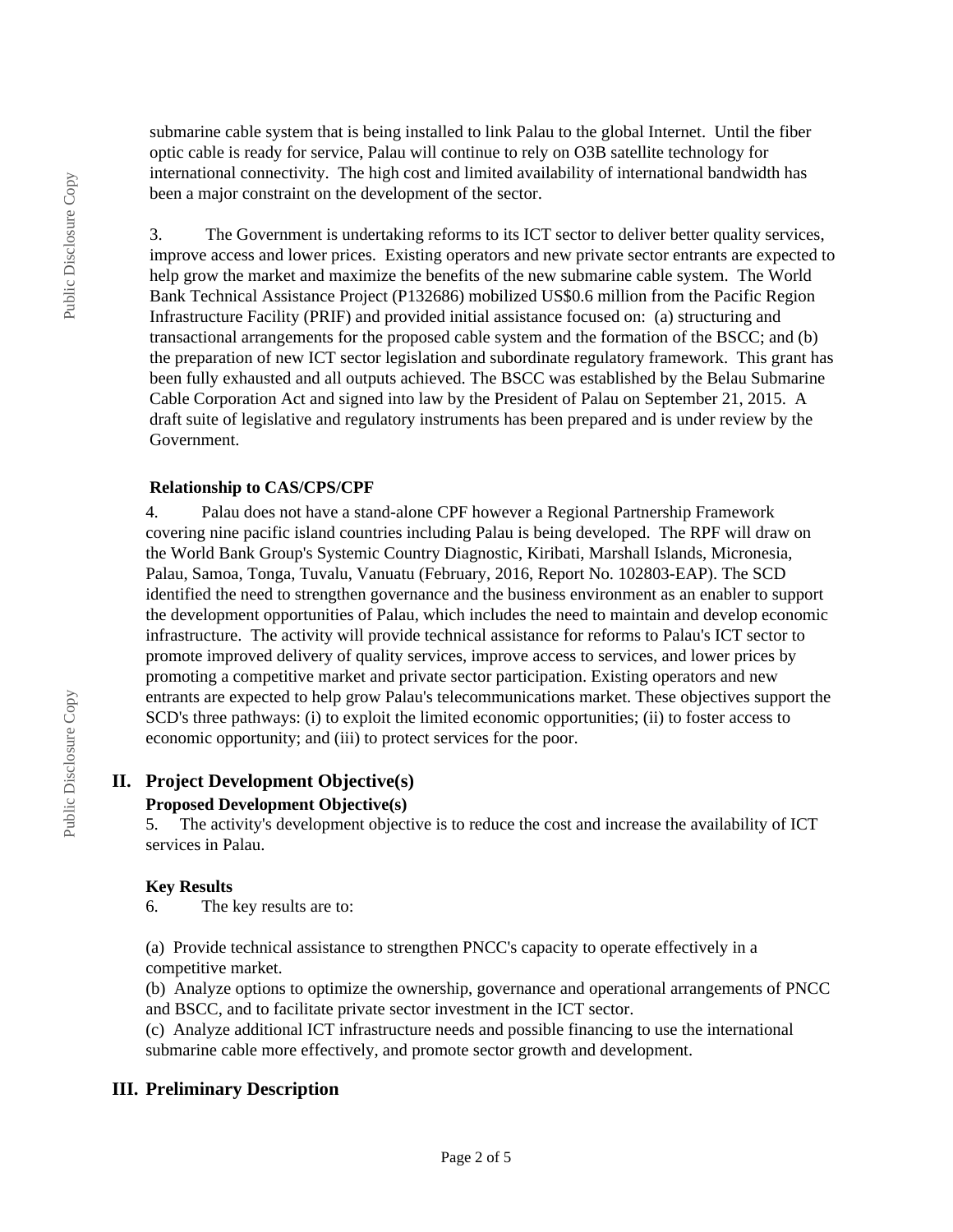#### **Concept Description**

7. The project is intended to support the analysis of options to: (i) reposition the ownership, governance, management and operational arrangements of PNCC and BSCC; and (ii) attract new private sector led investment and promote effective competition. The focus is to maximize private sector involvement, while ensuring that the benefit(s) of competition and public investment in the ICT sector flows through to end-users (disaggregated to include analysis of potential gender impacts).

#### 8. The following specific activities will be prioritized:

(a) Strengthening PNCC: Options for positioning PNCC to operate effectively in a competitive market, including: (i) commercial capacity to compete effectively with new entrants; (ii) technical capacity to operate in a competitive market, such as providing interconnection with its fixed and mobile networks; and (iii) financial sustainability, including capital adequacy and capacity to service its debts and maintain positive cashflow.

(b) Repositioning PNCC and BSCC: An economic, financial (including market due diligence) and legal analysis of the assets and liabilities of PNCC and BSCC is needed to determine optimal ownership arrangements, including any asset transfer(s), which minimize financial and operational risks to Government, promote future private sector investment and maximize long-term benefits for users of ICT services. This includes consideration of obligations owed to third parties, e.g., creditors (RUS), major suppliers (O3b), other unsecured creditors and staff.

(c) Analyzing additional infrastructure needs and financing: In anticipation of the new international fiber optic cable, a review of existing domestic infrastructure is needed along with a gaps analysis to determine the minimum bundle of assets required to utilize the international submarine cable effectively and promote sector growth and development. In particular, the potential for a new or upgraded terrestrial fiber ring will be analyzed, including financing, ownership and management options.

(d) Operationalizing BSCC: Support for the operationalization of BSCC to ensure financial sustainability and the robust supply of international and domestic wholesale connectivity services. A definitive asset plan, business plan, financing, staffing arrangements, etc., is needed and will be prepared. A critical focus will be on developing implementation arrangements which minimize cashflow risks for servicing third party financing commitments and promote utilization at the lowest cost. Options such as anchor IRU contracts over international and domestic fiber infrastructure will be analyzed.

(e) Marketing the ICT sector to potential investors and international operators: As part of the evaluation of sector assets and liabilities, support is needed to promote Palau as a destination for new private sector investment. Assistance will be provided to support marketing activities and attract new market entry by private sector operators, pursuant to arrangements aimed at minimizing the monopoly problem and the need for extensive ex post regulation. The desirability of bundling the market opportunity in Palau with other connected regional markets, such as FSM, will also be prioritized.

(f) Implementing asset restructuring: Support is needed to help the Government execute its decisions for repositioning PNCC and BSCC, including consequential divestitures and/or any asset transfers. Support to prepare legal instruments, work with stakeholders to review and finalize all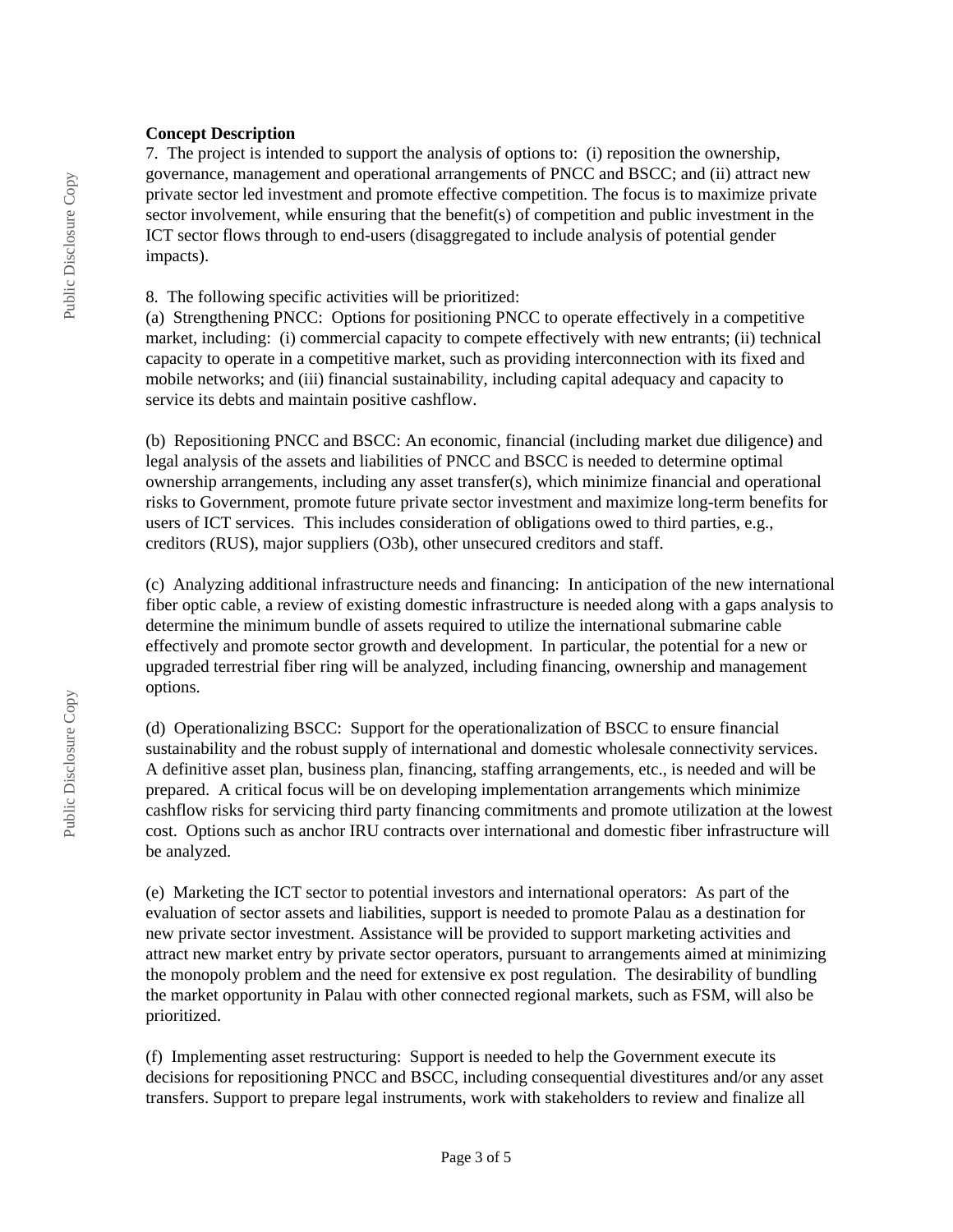instruments (legislative, regulatory, governance, contractual, etc.) and to assist Government during any Congressional legislative reform processes will also be provided.

9. Government is focused on reorganizing the sector to minimize its exposure to competitive parts of the market that can be better served by the private sector, while ensuring that assets which have essential facility characteristics are held pursuant to arrangements which minimize monopoly risk and the costs of regulation. The Project will provide assistance to help identify and implement mechanisms to move the costs and risks associated with the Government's investments in core infrastructure, including e.g., the new cable system, to the private sector. Options to minimize the risk of free riding by new entrant private sector operators will also be assessed.

## **IV. Safeguard Policies that Might Apply**

| Safeguard Policies Triggered by the Project    | Yes | N <sub>0</sub> | <b>TBD</b> |
|------------------------------------------------|-----|----------------|------------|
| Environmental Assessment OP/BP 4.01            |     | x              |            |
| Natural Habitats OP/BP 4.04                    |     | x              |            |
| Forests OP/BP 4.36                             |     | ×              |            |
| Pest Management OP 4.09                        |     | x              |            |
| Physical Cultural Resources OP/BP 4.11         |     | x              |            |
| Indigenous Peoples OP/BP 4.10                  |     | x              |            |
| Involuntary Resettlement OP/BP 4.12            |     | x              |            |
| Safety of Dams OP/BP 4.37                      |     | ×              |            |
| Projects on International Waterways OP/BP 7.50 |     | ×              |            |
| Projects in Disputed Areas OP/BP 7.60          |     | x              |            |

## **V. Financing** *(in USD Million)*

| Total Project Cost:                     | 0.7 | Total Bank Financing: 0 |  |
|-----------------------------------------|-----|-------------------------|--|
| <b>Financing Gap:</b>                   |     |                         |  |
| <b>Financing Source</b>                 |     | Amount                  |  |
| Free-standing Single Purpose Trust Fund |     |                         |  |

## **VI. Contact point**

## **World Bank**

Contact: James L. Neumann

- Title: Senior Counsel
- Tel: 473-9178<br>Email: ineumann
- jneumann@worldbank.org

## **Borrower/Client/Recipient**

Name: Ministry of Finance Contact: Casmir Remengesau<br>Title: Director of the Burea Director of the Bureau of Budget and Planning Tel: 680-767-2403<br>Email: casmirer@gma casmirer@gmail.com

## **Implementing Agencies**

Name: Ministry of Finance